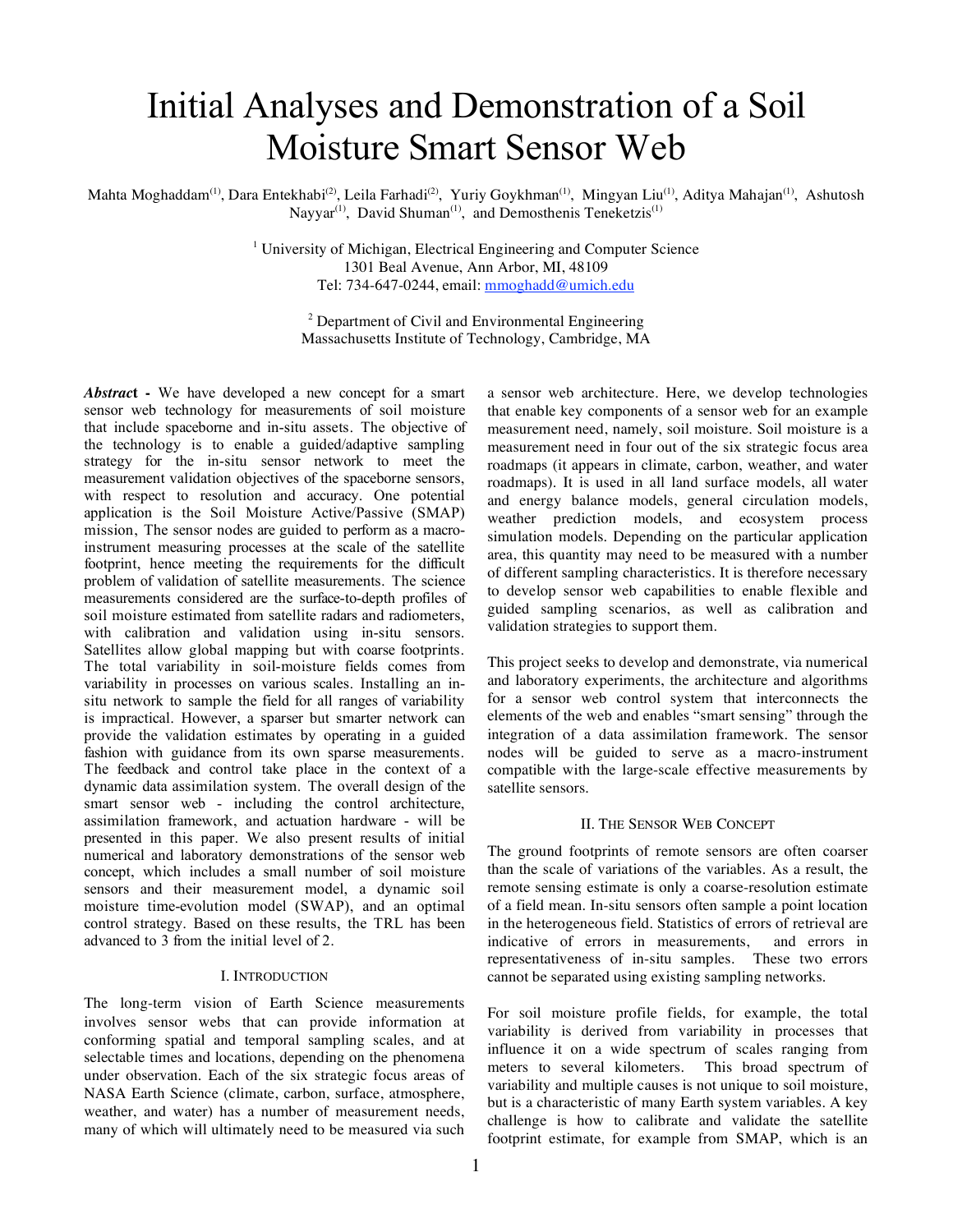average of the field that may be 10s or 100s of  $km<sup>2</sup>$  for the radar and radiometer, resepectively. To install an in-situ sensor network that samples the field across all ranges of variability is impractical and cost-prohibitive. Our hypothesis is that a much smaller but smarter network can provide the needed validation estimates for satellite measurements.

The sensor web has to operate in a guided fashion. The guidance comes from the sparse measurements themselves, which, through a control system, guide the sensor web to modify the sampling rate and other parameters such that their observations yield the most representative picture of the satellite footprint conditions. The control and feedback take place in the context of a data assimilation system that merges data from forecast models, sensors, and relevant auxiliary information to produce the best estimate of the variable field and its anticipated evolution, balanced against measurement costs. This means that even if a measurement may improve the value of the soil moisture estimate, if it is too costly in term of power usage, the optimal decision could be not to take that measurement.

Here, we develop and demonstrate this control system for guided sampling by a sensor web. The guidance is towards producing representative and statistically unbiased estimates of the remote sensing footprint variable estimate based on a finite-size sensor web with dynamic operations. The duty cycle and sampling at the network nodes will be driven by a data assimilation system that can provide guidance on the worth of each measurement at different sampling intervals. Uncertainty in the model and current estimates can form the basis for the quantitative evaluation of the worth of data at each sensor web node. Dynamic commanding and data ingestion from those nodes optimize the value of the sparse ground-truth network in validating the remote sensing-based coarse-resolution retrieval. Here, we build a prototype of the semiclosed control system for the sensor web, coupled with a data assimilation system, for the case of soil moisture remote sensing as an example. The remote sensing instruments could produce observations at km-scale. The instruments operating at an in situ node could include meteorological sensors (temperature, precipitation, wind, solar radiation, etc.), soil moisture probes installed on surface and at varying depths, and multifrequency towermounted radars for O(100)m observations of soil moisture profile fields. Ancillary data such as topography, vegetation cover, and soil texture could also be provided at the spatial scale of in situ observations. There are specific challenges with validating remote sensing estimates using these point and/or small-footprint (O(100m)) in situ samples. These challenges will allow the demonstration of the advantages of the proposed approach.

The real-time data assimilation will track the conditions for variability in soil moisture and guide the sensor web to modulate its measurement duty-cycle and other parameters across the network. This is an adaptive sampling network guided by the data assimilation system that can feed back the value of each additional measurement. A block diagram depicting the interrelationships of the elements of the proposed system is shown in Figure 1.

The in-situ sensor web data, fed to the coupled assimilationcontrol system, will be used to determine the parameters required for the next set of sensor web measurements. Depending on the meteorological and other physical scene variations that are judged to influence the soil moisture profiles between the remote sensing measurement intervals, the sensors could be commanded to turn on or off, and depending on sensor type, to modify their sampling



**Figure 1.** Elements of the sensor web technology and their interrelationships. The semi-closed system generates guidance to the sensor web, through actuators, for modifying its sampling characteristics using a coupled data assimilation and control system, antecedent sensor data, and ancillary data (e.g., topography and soil texture). User command can also be incorporated.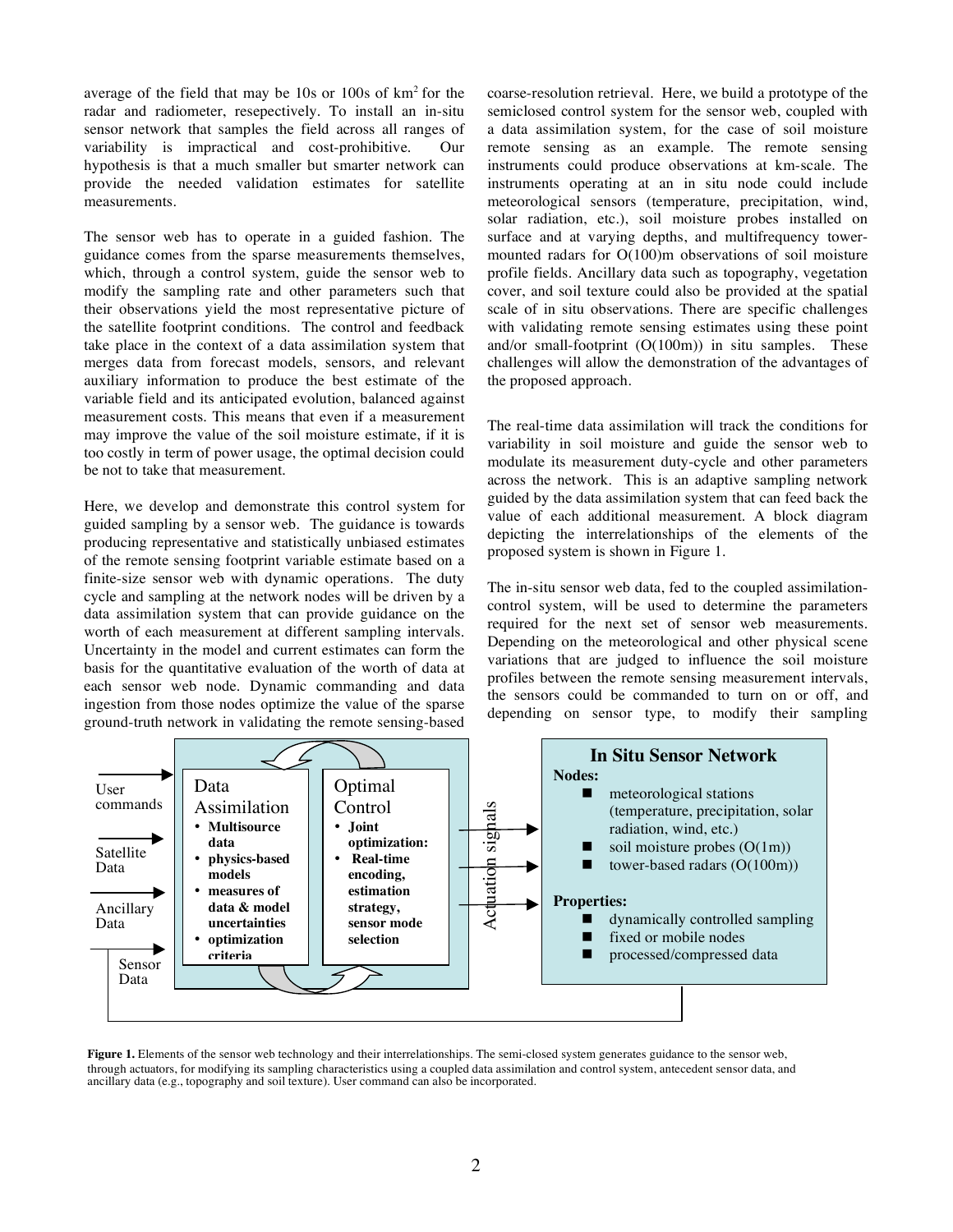parameters. For a tower-mounted radar, for example, parameters to control are the frequencies for different depths of observation or vegetation conditions, bandwidth for variable spatial resolutions, and number of samples to average depending on expected measurement noise levels. An actuator will transmit a data packet containing the control signals to each relevant node. The nodes will decode the received signals and set their sampling parameters accordingly.

# III. APPROACH

# *A. Data Assimilation*

Data assimilation is a statistical estimation framework that combines physics-based model forecasts with observations [1]-[3]. In data assimilation it is assumed that models have uncertainty. It is also assumed that observations have errors. The relevant measures of the probability density function of the model forecasts are propagated in time until measurements are available. The probability density function or measures of it are updated based on the relative uncertainty of model forecasts and observations. The data assimilation and the sensor web will be coupled through an optimal control system. The duty cycle and weight given to each node measurement is evaluated against the value of that measurement in the data assimilation system. Reduction in resulting covariance will determine which observation will have the most value. This information is passed on to the

the possibility of fixing sensor positions representative of larger area will be explored. Data assimilation and sensor web-guided identification of station locations is beneficial since it allows long-term (multi-year) monitoring of a satellite footprint-scale estimate based on a sparse in-situ network.

Data assimilation has to take place in the context of a timeevolution model describing the physical process of soil moisture variations. The time and depth evolution of soil moisture fields can be expressed via a pair of coupled partial different equations (PDE) in space and time. This model has a number of parameters associated with terrain and meteorological conditions. The solution to the coupled differential equation is an estimate of future states of soil moisture fields with the knowledge of the current state and the model parameters.

 The Soil-Water-Atmosphere-Plant (SWAP) model [4] is a community standard solver for such a model. SWAP incorporates surface energy balance by including micrometeorological data such as precipitation, winds, air temperature, and humidity. It also incorporates soil physics properties such as amplitude and phase characteristics of flow dynamics. It then solves the coupled differential equations numerically. We have used SWAP to develop a time-series of soil moisture variations using actual values of rainfall measurements for sample areas.



**Figure 2.** Control architecture. Each sensor measures variables over a finite period of time. Variables are correlated with the soil moisture field. Data are compressed at each sensor node and transmitted to the coordinating center, which derives an optimal control instruction set for the sensors, as well as an unbiased estimate of the soil moisture field at the remote sensor resolution, guided by data assimilation.

control system to dynamically adjust the sample averaging and data collection. Since the model in the data assimilation will incorporate and integrate auxiliary information on vegetation, terrain drainage, soil texture, precipitation, etc.,

#### *B. Control Architecture*

The physics-based models have uncertainty and observations have errors. Thus, we model soil moisture at any point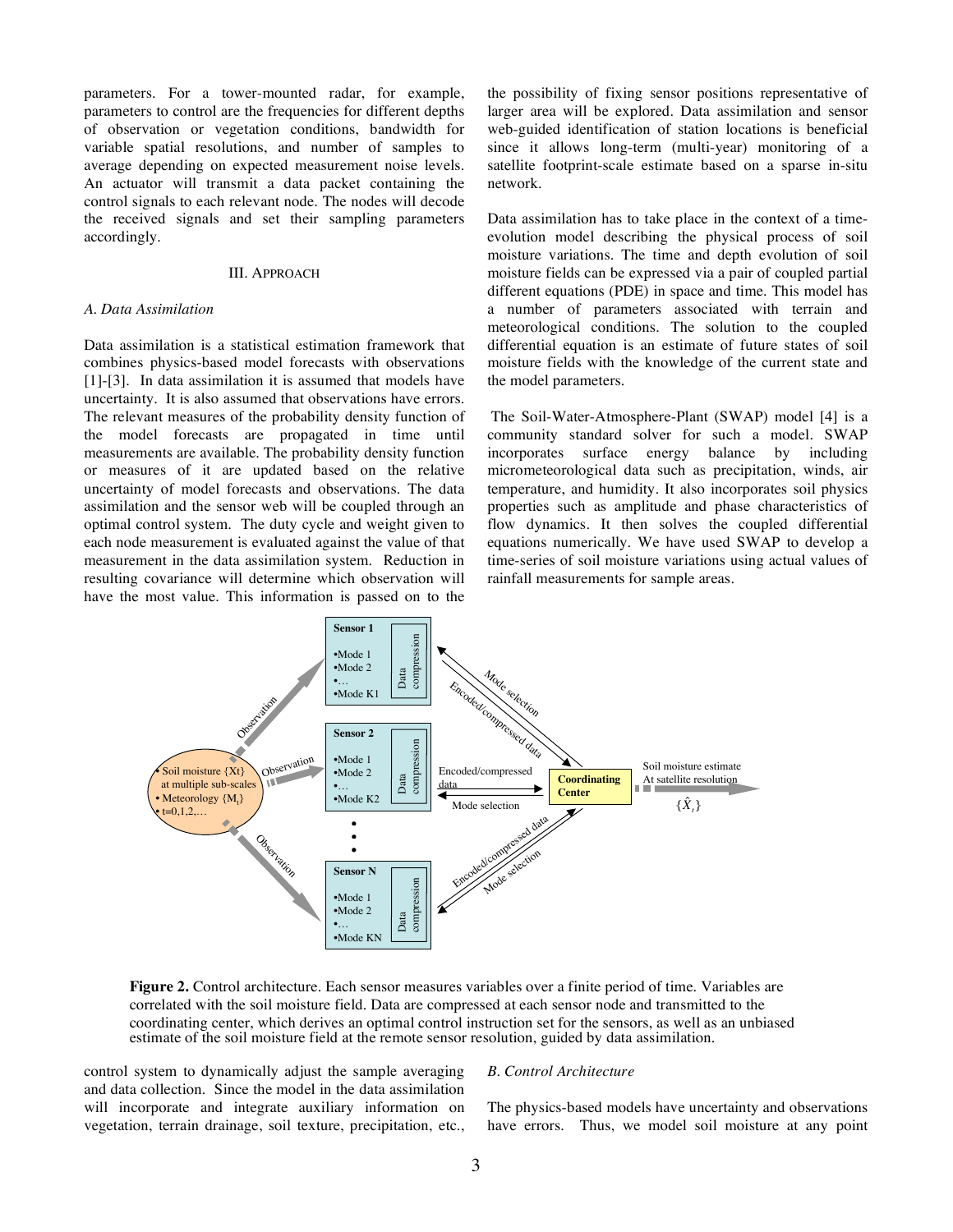location in a spatial field as a discrete time stochastic process  $\{X_t, t = 0,1,2,...\}$ , the evolution of which is described by a stochastically forced hydrologic model. At specified times that maximize the information content of a measurement, each sensor can be activated to sense and transmit information. The data gathered by each sensor is encoded/compressed and transmitted in real-time through noisy channels to the coordinating center. At any time *t* the coordinating center utilizes the information it has gathered up to *t* to estimate field mean and to specify the mode each sensor will employ at time  $t + 1$ , so as to gather additional data. Thus, the objective is to determine: (i) a sensor mode selection strategy for the coordinating center; (ii) an estimation strategy for the coordinating center; and (iii) realtime encoding strategies for the sensors, so as to minimize the expected value of the sum of a function of the difference of the estimate  $\hat{X}_t$  and field mean from  $t = 0$  up to time horizon *T*. The control system architecture is shown in Figure 2.

The above-described interdependence of sensor mode selection and real-time encoding strategies results in a challenging optimization/control problem [5]-[13]. We have established a common mathematical framework and terminology for the different elements of the project as shown in Figure 3.

is  $X_{t+1}$ . The vector of all soil moisture measurements  $X_t$  is also called the *state vector*. The dynamic model  $f_t$  is also called the *state transition operator*. The state transition operator describes the evolutions of soil moisture in space and time. Both variations are functions of scene parameters such as topography, soil type and texture, vegetation. They are also functions of external forcings such as rain, cloud cover, solar radiation, and temperature. The evolution of the soil moisture state vector is generally a dissipative process, but one that is forced with these exogenous discontinuities. The discontinuities, could pose barriers to information if the sensor network does not adapt its sampling strategy to capture the rapidly varying nature of the discontinuities.

We also include the sensor measurement model as part of the assimilation system, since it provides the sensor data as an input to the time-evolution model. For the i<sup>th</sup> sensor, the measured value  $Y_t^i$  is related to the value of the variable soil moisture  $X_t$  via a physical model  $h_t$ <sup>*i*</sup> and sensor parameter configuration  $U_t^i$ . These parameters could be frequency, polarization, power level, etc. Measurement noise is added to the true signal and denoted as  $V_t^i$ . Sensors make observations that can be translated into estimates of unknown variables*.* Sensor models do not include any time evolution or dynamic nature. They can, however, include the probabilistic nature of the unknowns at time *t*. The models and unknowns could be scalar (1-D) or vector (N-D), depending on how many variables are being measured and



Figure 3. Overall problem formulation and mathematical notation, showing the relationship between the different project components.

The data assimilation component consists of a physical dynamic evolution model *f<sup>t</sup>* , which, given the knowledge of values of the variable soil moisture  $X_t$  (up to time *t*), parametric uncertainties *W<sup>t</sup>* (such as uncertainties in topography or temperature), and *exogenous forcings a<sup>t</sup>* at time *t* (such as rain), predicts the value of variable soil moisture at the next point in time  $(t+1)$ . This predicted value

how many sensors there are. Different sensors allow estimates of the unknowns at different spatial scales. Sensors could be in-situ (moisture probes) or remote (tower-based, airborne, or spaceborne SARs and radiometers). In general, the estimation of unknowns is a complex task, depending on the degree of model nonlinearity, measurement noise, and sensor calibration. It is assumed that each sensor is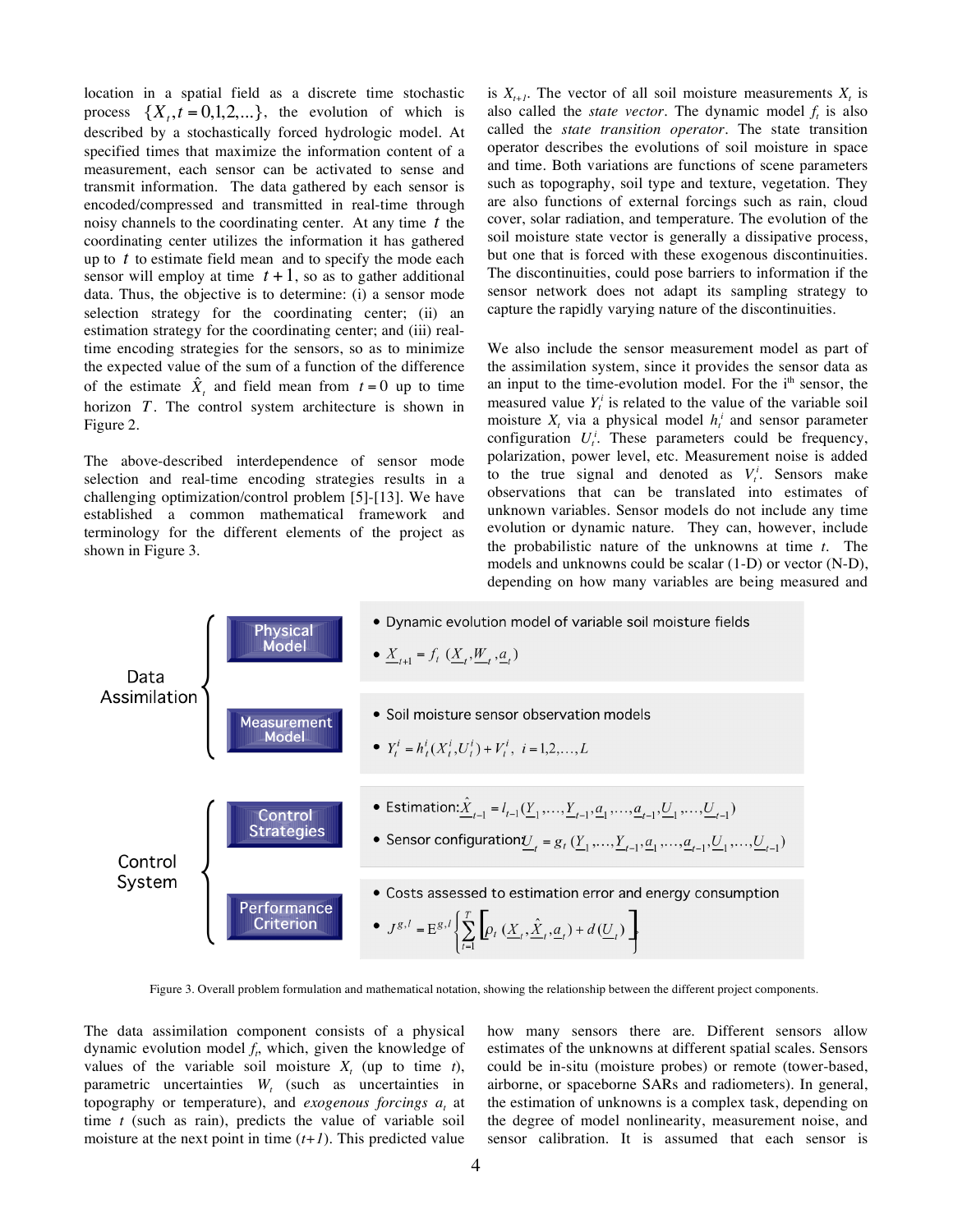calibrated independently of the rest of the sensors in the web, but potentially in coordination with the entire web in terms of scheduling and resource usage.

The control strategy is derived for the objective of minimizing a cost measure, which is a combination of achieving the best possible variable estimate at any given time and minimizing resource usage for making the required measurements. This means that even if a measurement may improve the value of the soil moisture estimate, if it is too costly in term of power usage, the optimal decision could be not to take that measurement. This strategy holds for a centralized stochastic optimization problem with imperfect observations, as we have assumed. Fundamental issues in selecting a sensor configuration are:

- Energy consumption cost of current sensor configuration
- Effect on the quality of the current state estimate
- Effect on future decisions for sensor configurations and their effect on quality of future state estimates
- Trade-off between the first and last two items above

This problem belongs to the class of optimization problems known as Partially Observable Markov Decision Processes (POMDP). To solve such problems, backward induction is typically used to determine optimal sensor selection and estimation strategies sequentially in time, by moving backwards in time. The solution method has the following features:

- Compute conditional probability  $p_t$  of current state *Xt* using all previous measurements (and all previous sensor configurations)
- Choose optimal sensor configuration  $U_t$  and optimal estimate using *p<sup>t</sup>*
- Sensor selection strategy  $g_t$  and estimation strategy *lt* are determined by specifying the optimal sensor configuration and optimal state estimate for every possible realization of *p<sup>t</sup>*

The above off-line computations are numerically very expensive. The complexity increases with increasing number of sensors and increasing number of sensor modes. The number of sensor data quantization levels is also a factor in increasing the complexity. Once the off-line computations are performed, the on-line implementation of the control strategy is rather straightforward. We have successfully



Figure 4. Left: the Decagon ECH<sub>2</sub>O EC-5 soil moisture probe. Right: calibration curve (or "sensor model") derived from experimental data and used in the control algorithm.

applied this strategy to a 1-D problem and with varying levels of success to a 2-D problem. In each case, a control policy table has been generated. The results will be shown at the presentation.

# *C. Sensor Models*

We envision a sensor web that will ultimately comprise of different varieties of sensors. In particular, the soil moisture sensors could be localized, such as probes, or could be remote, such as tower-mounted or aircraft-based radars or radiometers. Deriving physics-based remote sensor models to relate their measurements to estimates of soil moisture is generally rather complicated. The in-situ sensors, on the other hand, offer an opportunity for accurate measurements that are related to soil moisture values via simple empirical models. Several standard methods of in-situ sensing exist, such as time-domain reflectometer (TDR) probes, neutron probes, capacitance probes, and ring resonators. We have chosen an in-situ soil moisture probe making highly localized measurements. We selected and procured capacitance probes from Decagon, model  $ECH<sub>2</sub>O$   $EC-5$ , and developed its calibration curve in form of a third-order



Figure 5. Top: a realistic soil moisture profile from surface to a depth of d1+d2. Middle: remote sensor could be a low-frequency radar (tower-mounted, airborne, or spaceborne) which can produce measurements related to soil moisture profiles at varying depths. Bottom: Example of backscattered co-pol phase dependence on moisture profile, to be used in developing inversion algorithms.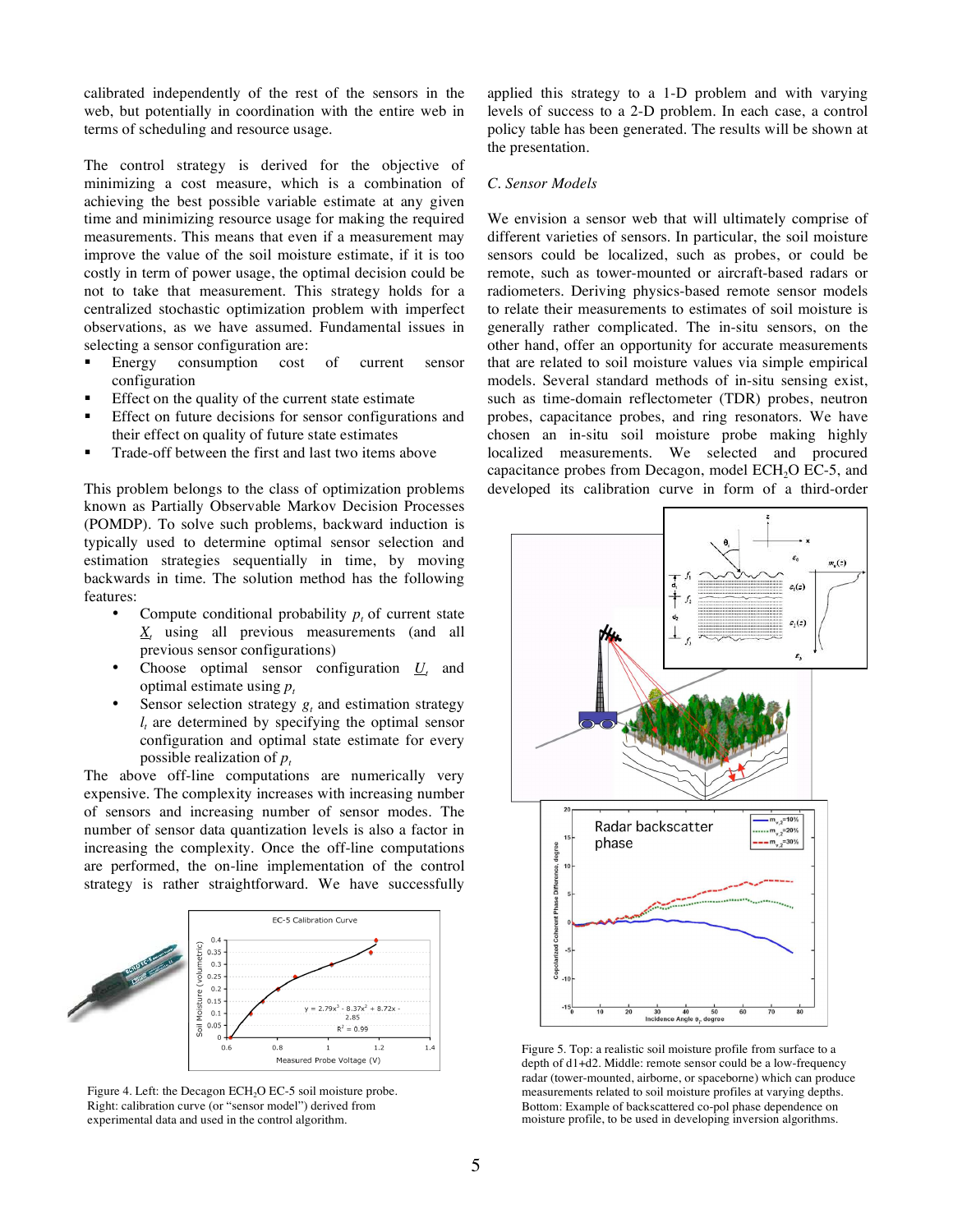polynomial. This polynomial, shown in Figure 4 along with the probe and experimental data points, was used as the initial sensor model input to the control system. The model generated with the empirical data represents a calibration accuracy of about 1%.

For remote sensors, which could be tower-mounted, airborne, or spaceborne, the physics-based retrieval models of soil moisture involve solutions to nonlinear optimization problems. Considering a low-frequency radar as an example (Figure 5), its measured backscattering coefficients could be related to the profiles of soil moisture via models derived from Maxwell's equations. A number of models that relate radar backscattering coefficients to soil moisture have recently been developed (the "forward" problem). The models could be numerical or analytical. The "inverse" problem, or the retrieval problem, has also been addressed in our previous works, but needs further advancement. The basic strategy is to derive multi-dimensional polynomial expressions that are derived from the more complicated numerical models in several unknowns. The closed-form nature of the fitted model allows us to apply a number of optimization techniques, both local and global. The statistical nature of the unknowns (e.g., soil moisture and surface roughness) can be systematically included in development of the optimization algorithm.

# *D. Actuation hardware*

A key enabling technology in the proposed system is the proper actuation of the sensors using output computed by the control algorithms. Actuation allows the measurement parameters to be dynamically adjusted according to the data collected so far, the inferred soil condition, as well as the overall objective of the sensing task. This process involves the sensor radio transceiver receiving the control message from the coordinating center, decoding the message into a set of parameter values associated with the measurement device modes, and issuing the actuation command that leads to the parameter adjustment of the measurement device. Commonly available sensor platforms for R&D purposes, e.g., the MICA2 motes [16], often lack sophisticated actuation capabilities. The typical actuation on these platforms is limited to setting data sampling rate and specifying the duty cycling rate of the sensors. The proposed system involves the dynamic tuning of a wide range of parameters representing various modes of each instrument. For example, for the tower radar, a number of parameters such as frequencies, power levels, and polarizations could be controlled. This requires the development of a customized actuator for the proposed system that will become part of the sensor board and is connected to the measurement device. For this development, we will leverage the existing Narada board already developed by a colleague at the University of Michigan.

# IV. LABORATORY TEST-BED

The control signals generated by the central coordinator need to be conveyed to the sensors via wireless links and actuators at the sensor locations. The objective of the laboratory test-bed is to provide experimental proof-ofconcept for the actuation of sensors, given the control signal and antecedent sensor data that are available to the coordinator via wireless links.

We have planned two major phases for the actuation experiments (phases A and B). In Phase A, recently completed, COTS devices were used for actuation and wireless communication. The control feedback loop was



Figure 6. Field measurement conceptual setup: both remote and in-situ sensors are present, and send data to the coordinator. The coordinator issues command signals via the wireless link to actuators at sensor locations, which in turn set sensor measurement parameters.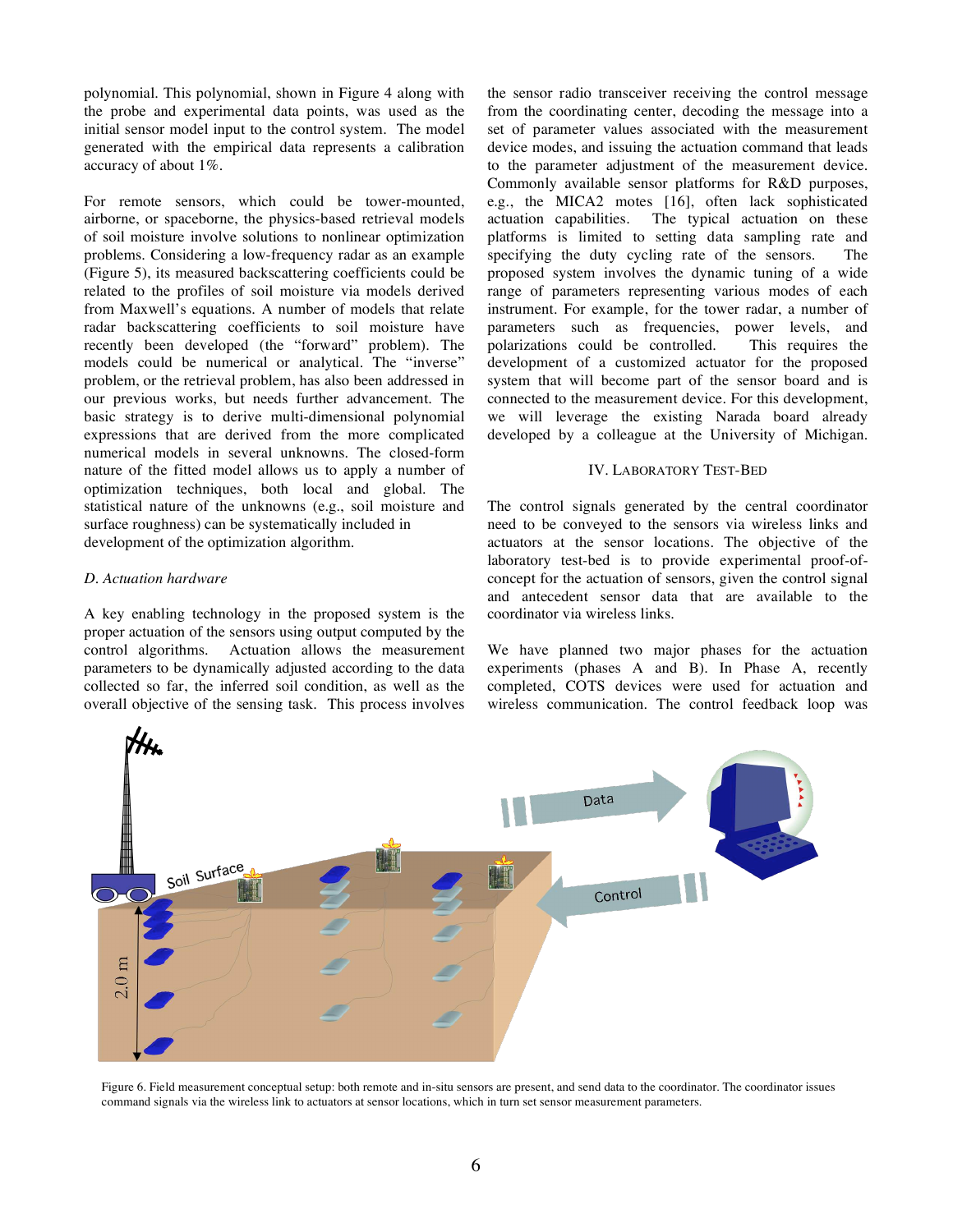implemented to command a single sensor at a single location via an actuation device. The control policy for the 1-D problem was successfully integrated with the lab set up and used to actuate the sensor at intervals prescribed by the control algorithm.

In Phase B, custom actuation and communication devices will be built (possibly using some COTS components). Furthermore, in parallel with the control algorithm progress, multiple sensors will be included in the demonstration, each of which can be controlled by the coordinator. Phase B will also include optimization criteria for power management. Phase A experiments were in the laboratory only. In Phase B, we plan to set up a field-analog experiment. Figure 6 shows the field experiment concept, where both in-situ and remote sensors may be used, each of which will receive commands from the coordinator and actuated accordingly. Each sensor can in turn send its data back to the coordinator.

## V. SUMMARY

The proposed technology for coupling a data assimilation framework into a sensor web control system to achieve an optimal dynamic sampling strategy is fundamentally new. Previous studies related to this topic exist, but have used an empirical approach to search for temporal stability of network nodes for capturing the mean conditions of the observed field [18]-[19]. No previous work has been done to implement such dependencies within a control system to guide the sampling of a sensor web.

The novel aspects and benefits of this technology are:

- o It uses a physics-based approach to relate the variations of soil moisture to soil texture, terrain, vegetation, and meteorological conditions, and hence the decisions on weighting the node measurements are solidly tractable, regardless of geographic location.
- o It enables, for the first time, a dynamically guided sampling strategy for the sensor web by integrating in situ data, real-time processing, data assimilation, and an optimal control algorithm. The new sampling strategy enables representative estimates of the time-varying field mean provided by space-based remote sensing assets.

The methodology for data collection and data processing described here is also applicable to several other technological areas including transportation systems, wireless sensor networks, and Mobile Ad hoc Networks.

#### ACKNOWLEDGEMENT

This work was carried out at the University of Michigan and at the Massachusetts Institute of Technology through a grant from the National Aeronautics and Space Administration.

### **REFERENCES**

[1] Dunne, S. and D. Entekhabi, 2005: An Ensemble-based Reanalysis Approach to Land Data Assimilation, *Water*  *Resources Research*, 41(2), W0201310.1029/ 2004WR003449.

- [2] Boni, G., D. Entekhabi, and F. Castelli, 2001: Land data assimilation with satellite measurements for the estimation of surface energy balance components and surface control on evaporation, *Water Resources Research*, 37(6), 1713-1722.
- [3] Van Dam, J.C., 2000. *Field-scale water flow and solute transport. SWAP model concepts, parameter estimation, and case studies.* PhD-thesis, Wageningen University, Wageningen, The Netherlands, 167 p., English and Dutch summaries
- [4] Reichle, R., D. B. McLaughlin, and D. Entekhabi, 2001: Variational data assimilation of microwave radiobrightness observations for land surface hydrologic applications, *IEEE Transactions on Geoscience and Remote Sensing*, 39(8), 1708-1718.
- [5] Song, N. O., and D. Teneketzis, 2004: "Discrete search" with multiple sensors," *Mathematical Methods of Operations Research*, vol. 60, no. 1, pp. 1-14.
- [6] Meier, L., J. Peschon, and R. M. Dressler, 1967: "Optimal control of measurement subsystems," *IEEE Trans. Automatic Control*, vol. 12, no. 5.
- [7] Sonmez, T., and G. L. Blankenship, 2001: "Modeling of target vehicle traffic and implementation of suboptimal sensor scheduling," *Proc. of the IEEE Conference on Control Applications*.
- [8] Andersland, M. S., and D. Teneketzis, 1996: "Measurement scheduling for recursive team estimation," *Journal of Optimization Theory and Applications*, vol. 89, pp. 615-636.
- [9] Athans, M., 1972: "On the determination of optimal costly measurement strategies for linear stochastic systems," *Automatica*, vol. 8, pp. 397-412.
- [10]Athans, M., and C. Schweppe, 1967: "Optimal waveform design via control theoretic concepts," *Information and Control*, vol. 10, pp. 335-377.
- [11]Baras, J. S., and A. Bensoussan, 1988: "Sensor scheduling problems," *Proc. of the 27th IEEE Conference on Decision and Control (CDC)*.
- [12]Chu, M., H. Haussecker, and F. Zhao, 2002: "Scalable information-driven sensor querying and routing for ad hoc heterogeneous sensor networks," *International Journal of High Performance Computing Applications*.
- [13] Isler, V., and R. Bajcsy, 2005: "The sensor selection problem for bounded uncertainty sensing models," *Proc. 4th International Symposium on Information Processing in Sensor Networks (IPSN)*, pp. 151-158.
- [14]Witsenhausen, H. S., 1971: "Separation of estimation and control for discrete-time stochastic systems," *Proc. of the IEEE*.
- [15]Mahajan, A., and D. Teneketzis, 2005: "On jointly optimal encoding, decoding and memory update for noisy real-time communication systems," submitted to *IEEE Trans. Information Theory*.
- [16] Mica2, Crossbow Technology Inc: Mica2 sensor node platform, **http://www.xbow.com/Products/ Wireless\_Sensor\_Networks.htm**